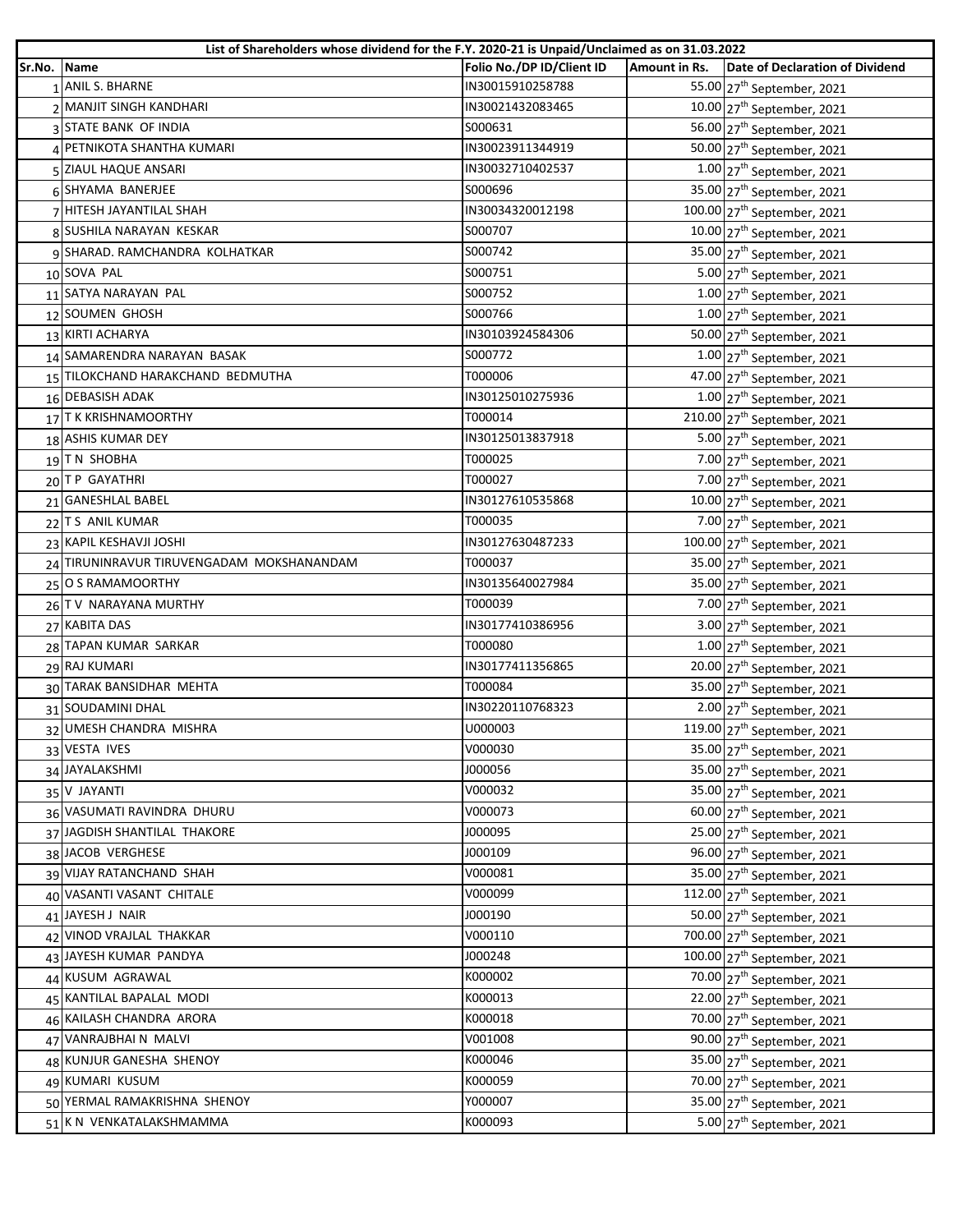|             |                                  | List of Shareholders whose dividend for the F.Y. 2020-21 is Unpaid/Unclaimed as on 31.03.2022 |               |                                          |
|-------------|----------------------------------|-----------------------------------------------------------------------------------------------|---------------|------------------------------------------|
| Sr.No. Name |                                  | Folio No./DP ID/Client ID                                                                     | Amount in Rs. | <b>Date of Declaration of Dividend</b>   |
|             | 52 Y V JAYA                      | Y000012                                                                                       |               | 160.00 27 <sup>th</sup> September, 2021  |
|             | 53 KRUTTIVENTI PERRAJU           | K000095                                                                                       |               | 70.00 27 <sup>th</sup> September, 2021   |
|             | 54 YAKUB MOBIN BHAM              | Y000031                                                                                       |               | 100.00 27 <sup>th</sup> September, 2021  |
|             | 55 K RAGHUNATH PAI               | K000124                                                                                       |               | 25.00 27 <sup>th</sup> September, 2021   |
|             | 56 KAMALA SUNDARAM               | K000135                                                                                       |               | 35.00 27 <sup>th</sup> September, 2021   |
|             | 57 KT SHAMASUNDAR                | K000170                                                                                       |               | 35.00 27 <sup>th</sup> September, 2021   |
|             | 58 KRUTTIVENTI VARA LAKSHMI      | K000181                                                                                       |               | 50.00 27 <sup>th</sup> September, 2021   |
|             | 59 KS VEENA                      | K000201                                                                                       |               | 5.00 27 <sup>th</sup> September, 2021    |
|             | 60 KANTILAL KHIMRAJ NAHATA       | K000223                                                                                       |               | 20.00 27 <sup>th</sup> September, 2021   |
|             | 61 KV ASHOK                      | K000271                                                                                       |               | $1.00$ 27 <sup>th</sup> September, 2021  |
|             | 62 KAMINI PARIKH                 | K000325                                                                                       |               | 100.00 27 <sup>th</sup> September, 2021  |
|             | 63 KANTA DEVI PUROHIT            | K001009                                                                                       |               | $1.00$ 27 <sup>th</sup> September, 2021  |
|             | 64 LAXMAN DNYANDEO SAWANT        | L000005                                                                                       |               | 70.00 27 <sup>th</sup> September, 2021   |
|             | 65 LACHMIBAI KHANCHAND HARDASANI | L000015                                                                                       |               | 110.00 27 <sup>th</sup> September, 2021  |
|             | 66 LAXMAN RAMBHAN CHAKANE        | L000031                                                                                       |               | 70.00 27 <sup>th</sup> September, 2021   |
|             | 67 LAWRENCE SANTANA DIAS         | L000035                                                                                       |               | 35.00 27 <sup>th</sup> September, 2021   |
|             | 68 L V KRISHNAJI RAO             | L000042                                                                                       |               | $1.00$ 27 <sup>th</sup> September, 2021  |
|             | 69 MHAPANKAR PRATAP RAGHUNATH    | M000153                                                                                       |               | $2.00$ 27 <sup>th</sup> September, 2021  |
|             | 70 MOHAMMED RAISE                | M000156                                                                                       |               | 35.00 27 <sup>th</sup> September, 2021   |
|             | 71 M RAMANANDAN                  | M000157                                                                                       |               | 70.00 27 <sup>th</sup> September, 2021   |
|             | 72 MADHU SUDAN CHAKRAVARTI       | M000179                                                                                       |               | $25.00$ $27th$ September, 2021           |
|             | 73 M S KRISHNA MURTHY JAHGIRDAR  | M000190                                                                                       |               | 20.00 $27th$ September, 2021             |
|             | 74 M S LALITHAMMA                | M000191                                                                                       |               | 60.00 27 <sup>th</sup> September, 2021   |
|             | 75 MOHIT GULATI                  | M000274                                                                                       |               | 50.00 27 <sup>th</sup> September, 2021   |
|             | 76 MONISHA DANIEL                | M000305                                                                                       |               | 140.00 27 <sup>th</sup> September, 2021  |
|             | 77 MIRA DALDANI                  | M000336                                                                                       |               | $25.00$ $27th$ September, 2021           |
|             | 78 MEENA MOTWANI                 | M000354                                                                                       |               | 50.00 27 <sup>th</sup> September, 2021   |
|             | 79 MAHENDRA SANGHI               | M000382                                                                                       |               | 35.00 27 <sup>th</sup> September, 2021   |
|             | 80 MAYUR M HINDUJA               | M000394                                                                                       |               | $10.00$ 27 <sup>th</sup> September, 2021 |
|             | 81 NARSINH NARAYAN PATIL         | N000064                                                                                       |               | $25.00$ $27th$ September, 2021           |
|             | 82 N P GANGADHARAIAH             | N000069                                                                                       |               | 14.00 $27th$ September, 2021             |
|             | 83 NARAYAN RANGNATH KESKAR       | N000078                                                                                       |               | $25.00$ $27^{th}$ September, 2021        |
|             | 84 N SHAMANNA REDDY              | N000087                                                                                       |               | $1.00$ 27 <sup>th</sup> September, 2021  |
|             | 85 NASEEM YUSUF MERCHANT         | N000115                                                                                       |               | 70.00 27 <sup>th</sup> September, 2021   |
|             | 86 N UPENDRA NAYAK               | N000125                                                                                       |               | 25.00 27 <sup>th</sup> September, 2021   |
|             | 87 NIRAJ JHUNJHUNWALA            | N000262                                                                                       |               | 50.00 27 <sup>th</sup> September, 2021   |
|             | 88 NIRAJ JHUNJHUNWALA            | N000242                                                                                       |               | 100.00 27 <sup>th</sup> September, 2021  |
|             | 89 N HARSHPAL SHAH               | N001012                                                                                       |               | 25.00 27 <sup>th</sup> September, 2021   |
|             | 90 PRABHAKAR BHALCHANDRA JOSHI   | P000016                                                                                       |               | 35.00 27 <sup>th</sup> September, 2021   |
|             | 91 PARSHOTAM DASS MAHAJAN        | P000038                                                                                       |               | 35.00 27 <sup>th</sup> September, 2021   |
|             | 92 PRITAMDAS G RAMNANI           | P000050                                                                                       |               | 175.00 27 <sup>th</sup> September, 2021  |
|             | 93 PRABHAT KUMAR KUNDU           | P000073                                                                                       |               | 35.00 27 <sup>th</sup> September, 2021   |
|             | 94 PANACHAND LADHABHAI MARU      | P000084                                                                                       |               | 35.00 27 <sup>th</sup> September, 2021   |
|             | 95 PEER MOHAMED SEGU             | P000096                                                                                       |               | 35.00 27 <sup>th</sup> September, 2021   |
|             | 96 PICHUIYER NATARAJAN           | P000098                                                                                       |               | 35.00 27 <sup>th</sup> September, 2021   |
|             | 97 PRABA R BELGAURKAR            | P000119                                                                                       |               | 25.00 27 <sup>th</sup> September, 2021   |
|             | 98 PETNIKOTA SREENIVASULU SETTY  | P000133                                                                                       |               | 18.00 27 <sup>th</sup> September, 2021   |
|             | 99 PRATAP NARAYAN KAPOOR         | P000165                                                                                       |               | 20.00 27 <sup>th</sup> September, 2021   |
|             | 100 P K VISWANATHAN              | P000220                                                                                       |               | 50.00 27 <sup>th</sup> September, 2021   |
|             | 101 PRABHA R PAREKH              | P000230                                                                                       |               | 50.00 27 <sup>th</sup> September, 2021   |
|             | 102 PRANJIVANDAS G DAMANIA       | P000273                                                                                       |               | $1.00$ 27 <sup>th</sup> September, 2021  |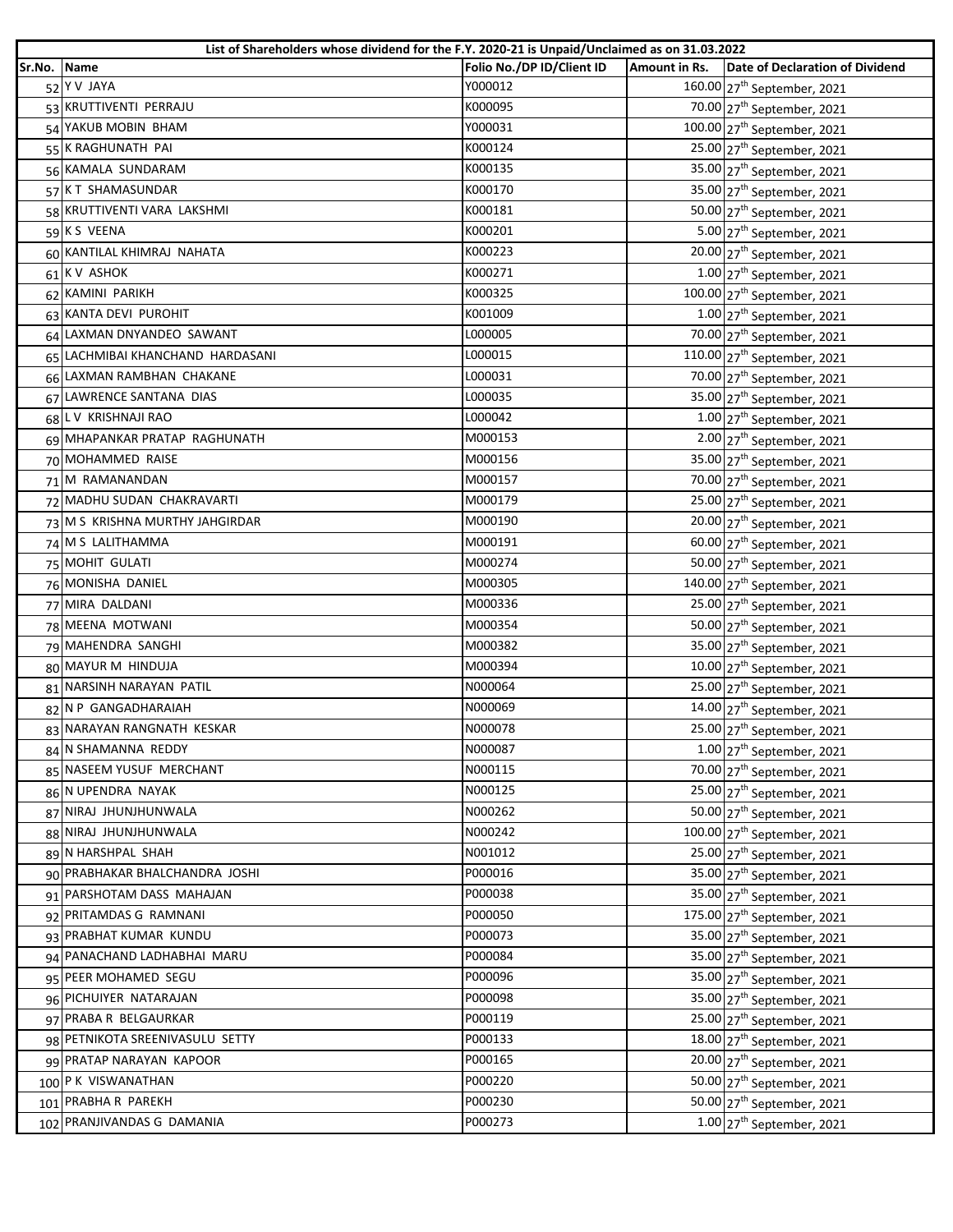|             | List of Shareholders whose dividend for the F.Y. 2020-21 is Unpaid/Unclaimed as on 31.03.2022 |                           |               |                                           |
|-------------|-----------------------------------------------------------------------------------------------|---------------------------|---------------|-------------------------------------------|
| Sr.No. Name |                                                                                               | Folio No./DP ID/Client ID | Amount in Rs. | Date of Declaration of Dividend           |
|             | 103 PRADEEP KUMAR GUPTA                                                                       | P000352                   |               | 60.00 27 <sup>th</sup> September, 2021    |
|             | 104 PRANAB KUMAR DUTT                                                                         | P001014                   |               | $1.00$ 27 <sup>th</sup> September, 2021   |
|             | 105 RAVINDRA BHOLANATH ACHARYA                                                                | R000008                   |               | 20.00 27 <sup>th</sup> September, 2021    |
|             | 106 RAMESH CHANDRA                                                                            | R000019                   |               | 70.00 27 <sup>th</sup> September, 2021    |
|             | 107 R CHANDRA SEKARAN                                                                         | R000023                   |               | 35.00 27 <sup>th</sup> September, 2021    |
|             | 108 RUPI GHOSE                                                                                | R000036                   |               | 50.00 27 <sup>th</sup> September, 2021    |
|             | 109 RAMNATH GOVIND KARE                                                                       | R000037                   |               | 50.00 27 <sup>th</sup> September, 2021    |
|             | 110 R MEERA                                                                                   | R000059                   |               | 63.00 27 <sup>th</sup> September, 2021    |
|             | 111 REHEMAT M CURMALLY                                                                        | R000064                   |               | 50.00 27 <sup>th</sup> September, 2021    |
|             | 112 RUSTOM NOWROZJEE NEKOO                                                                    | R000086                   |               | 50.00 27 <sup>th</sup> September, 2021    |
|             | 113 RADHA N REDDY                                                                             | R000089                   |               | 7.00 27 <sup>th</sup> September, 2021     |
|             | 114 RAMANLAL RAICHAND SHAH                                                                    | R000116                   |               | $1.00$ 27 <sup>th</sup> September, 2021   |
|             | 115 RAMAN SHANKAR CHOWDHURY                                                                   | R000122                   |               | 35.00 27 <sup>th</sup> September, 2021    |
|             | 116 RAMAMURTHYAIYAR SWAMINATHAN                                                               | R000127                   |               | 35.00 27 <sup>th</sup> September, 2021    |
|             | 117 RAGHUNATH SHANKAR NAKHE                                                                   | R000135                   |               | 35.00 27 <sup>th</sup> September, 2021    |
|             | 118 RAMESH VANDRAVAN MANIAR                                                                   | R000145                   |               | 84.00 27 <sup>th</sup> September, 2021    |
|             | 119 RAKSHA JAMSHAD KHODAI                                                                     | R000157                   |               | 35.00 27 <sup>th</sup> September, 2021    |
|             | 120 RAVIKANT CHOUDHARY                                                                        | R000209                   |               | 10.00 27 <sup>th</sup> September, 2021    |
|             | 121 RAAMDEO AGRAWAL                                                                           | R000226                   |               | 20.00 27 <sup>th</sup> September, 2021    |
|             | 122 RAJENDRA PRAFULCHANDRA PAREKH                                                             | R000251                   |               | 560.00 27 <sup>th</sup> September, 2021   |
|             | 123 RAJIV NAIR                                                                                | R000256                   |               | 84.00 27 <sup>th</sup> September, 2021    |
|             | 124 RADHEY LAL                                                                                | R000325                   |               | 100.00 27 <sup>th</sup> September, 2021   |
|             | 125 RAMESH UDHAVDAS                                                                           | R000365                   |               | 100.00 27 <sup>th</sup> September, 2021   |
|             | 126 RAJEEV AGARWAL                                                                            | R000382                   |               | 100.00 27 <sup>th</sup> September, 2021   |
|             | 127 RAM PRAKASH SINGHANIA                                                                     | R000430                   |               | $1.00$ 27 <sup>th</sup> September, 2021   |
|             | 128 SIMPLICIO ALMEIDA                                                                         | S000007                   |               | 35.00 27 <sup>th</sup> September, 2021    |
|             | 129 SATISH CHANDER ANAND                                                                      | S000046                   |               | 35.00 27 <sup>th</sup> September, 2021    |
|             | 130 SURESH DATTATRAYA KULKARNI                                                                | S000071                   |               | 35.00 27 <sup>th</sup> September, 2021    |
|             | 131 SHARDALAXMI HIMATLAL SHAH                                                                 | S000102                   |               | 280.00 27 <sup>th</sup> September, 2021   |
|             | 132 SURESH KUMAR KAD                                                                          | S000130                   |               | 35.00 27 <sup>th</sup> September, 2021    |
|             | 133 SHANTI LAL KOTHARI                                                                        | S000152                   |               | 7.00 27 <sup>th</sup> September, 2021     |
|             | 134 SATYA NARAYAN CHATTERJEE                                                                  | S000186                   |               | 70.00 27 <sup>th</sup> September, 2021    |
|             | 135 SAKTI PRASAD GHOSH                                                                        | S000208                   |               | 35.00 27 <sup>th</sup> September, 2021    |
|             | 136 SIVARAM RANGACHARI                                                                        | S000221                   |               | 70.00 27 <sup>th</sup> September, 2021    |
|             | 137 SUDHA RAVINDRA AMONKER                                                                    | S000227                   |               | 35.00 27 <sup>th</sup> September, 2021    |
|             | 138 SUNDARAM SUBRAMANIAM MADURAI                                                              | S000274                   |               | 35.00 27 <sup>th</sup> September, 2021    |
|             | 139 SAVITABEN SHANKARBHAI PATEL                                                               | S000279                   |               | 35.00 27 <sup>th</sup> September, 2021    |
|             | 140 SHIBRUR VARADARAYA KAMATH                                                                 | S000302                   |               | $25.00$ $27th$ September, 2021            |
|             | 141 SHREEKANT VASANTLAL MEHTA                                                                 | S000304                   |               | 200.00 27 <sup>th</sup> September, 2021   |
|             | 142 SHANTABAI YASHWANT ANGLE                                                                  | S000327                   |               | 40.00 27 <sup>th</sup> September, 2021    |
|             | 143 SAKET TARUNKUMAR SHAH                                                                     | S000378                   |               | 50.00 27 <sup>th</sup> September, 2021    |
|             | 144 S P RAMACHANDRAN                                                                          | S000419                   |               | 50.00 27 <sup>th</sup> September, 2021    |
|             | 145 S N KRISHNA MURTHY                                                                        | S000514                   |               | 7.00 27 <sup>th</sup> September, 2021     |
|             | 146 SHOBHANA B DATTANI                                                                        | S000563                   |               | 100.00 $27^{th}$ September, 2021          |
|             | 147 SARA MOHAMEDBHOY SHAIKHALI                                                                | S000576                   |               | 7.00 27 <sup>th</sup> September, 2021     |
|             | 148 SMITA JITENDRA SANGHAVI                                                                   | S000588                   |               | 1,450.00 27 <sup>th</sup> September, 2021 |
|             | 149 SAROJ MADHUKANT BHUKHANVALA                                                               | S000609                   |               |                                           |
|             | 150 SIDNEY PINTO                                                                              | 0010015                   |               | 300.00 27 <sup>th</sup> September, 2021   |
|             | 151 SMITA A SHAH                                                                              | 0050003                   |               | 200.00 27 <sup>th</sup> September, 2021   |
|             |                                                                                               |                           |               | 50.00 27 <sup>th</sup> September, 2021    |
|             | 152 DILIP KUMAR SAHA                                                                          | 0050018                   |               | $1.00$ 27 <sup>th</sup> September, 2021   |
|             | 153 DIPANKAR DAS                                                                              | 0050054                   |               | $1.00$ 27 <sup>th</sup> September, 2021   |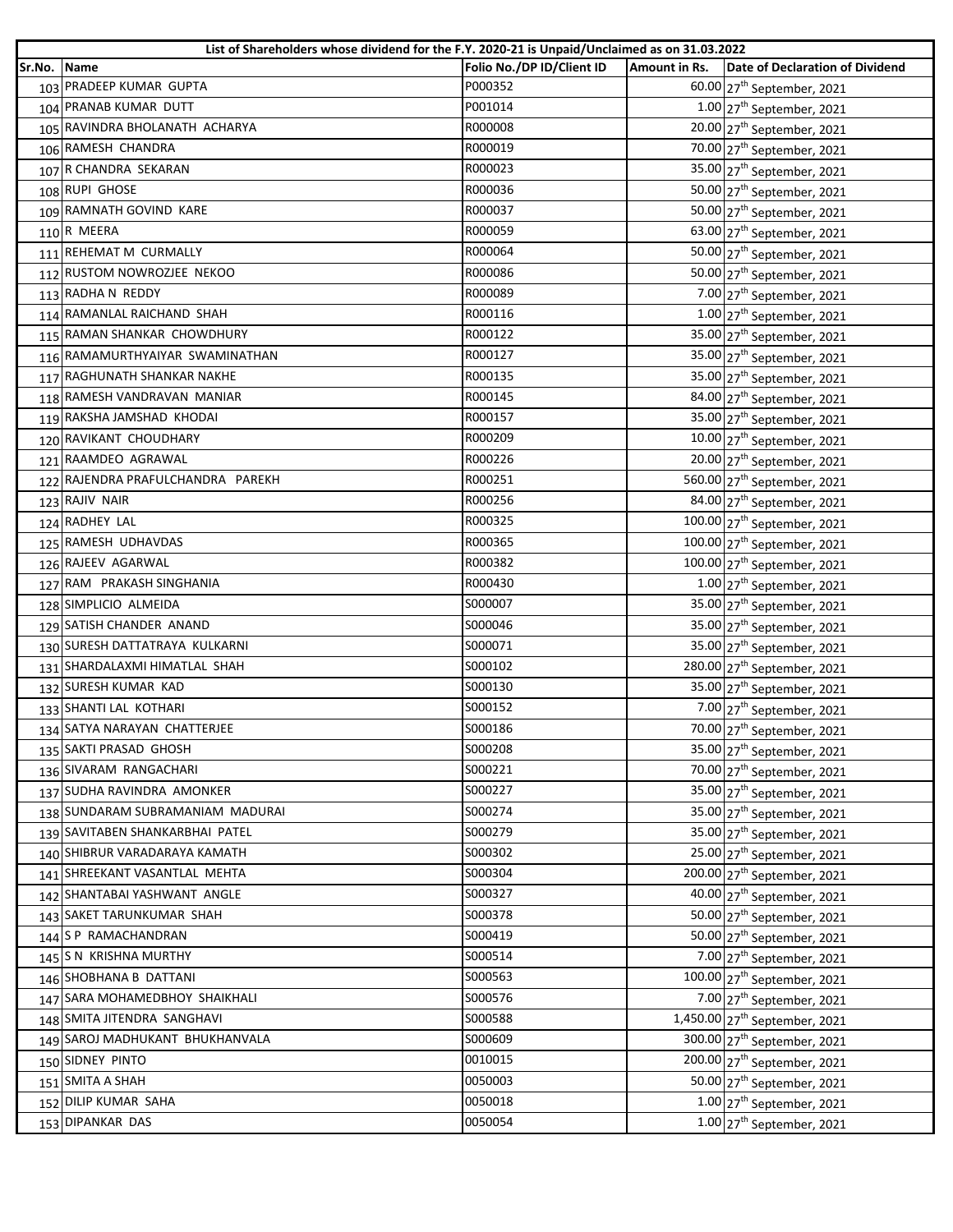|        | List of Shareholders whose dividend for the F.Y. 2020-21 is Unpaid/Unclaimed as on 31.03.2022 |                           |               |                                         |  |  |
|--------|-----------------------------------------------------------------------------------------------|---------------------------|---------------|-----------------------------------------|--|--|
| Sr.No. | <b>Name</b>                                                                                   | Folio No./DP ID/Client ID | Amount in Rs. | Date of Declaration of Dividend         |  |  |
|        | 154 SRIKANTA SEN                                                                              | 0050065<br>0050069        |               | 5.00 27 <sup>th</sup> September, 2021   |  |  |
|        | 155 MONIMOY CHAKRABARTI                                                                       |                           |               | 35.00 27 <sup>th</sup> September, 2021  |  |  |
|        | 156 RAJKUMAR SEN                                                                              | 0050078                   |               | $1.00$ 27 <sup>th</sup> September, 2021 |  |  |
|        | 157 RAJKUMAR SEN                                                                              | 0050103                   |               | $1.00$ 27 <sup>th</sup> September, 2021 |  |  |
|        | 158 DEBASISH PAN                                                                              | 0050104                   |               | $1.00$ 27 <sup>th</sup> September, 2021 |  |  |
|        | 159 DEBASISH PAN                                                                              | 0050105                   |               | $1.00$ $27th$ September, 2021           |  |  |
|        | 160 DEBASISH PAN                                                                              | 0050108                   |               | $1.00$ 27 <sup>th</sup> September, 2021 |  |  |
|        | 161 RAJKUMAR SEN                                                                              | 0050120                   |               | $1.00$ 27 <sup>th</sup> September, 2021 |  |  |
|        | 162 MANGALA P GANDHI                                                                          | 0050125                   |               | 20.00 27 <sup>th</sup> September, 2021  |  |  |
|        | 163 SUSHRUTH D BELAGUR                                                                        | 0050126                   |               | 25.00 27 <sup>th</sup> September, 2021  |  |  |
|        | 164 ASHIQ HUSSAIN SAIFEE                                                                      | 0050172                   |               | 35.00 27 <sup>th</sup> September, 2021  |  |  |
|        | 165 DEBASISH PAN                                                                              | 0050177                   |               | $1.00$ 27 <sup>th</sup> September, 2021 |  |  |
|        | 166 DEBASISH PAN                                                                              | 0050179                   |               | $1.00$ 27 <sup>th</sup> September, 2021 |  |  |
|        | 167 DEBASISH PAN                                                                              | 0050180                   |               | $1.00$ 27 <sup>th</sup> September, 2021 |  |  |
|        | 168 DEBASISH PAN                                                                              | 0050182                   |               | $1.00$ 27 <sup>th</sup> September, 2021 |  |  |
|        | 169 DEBASISH PAN                                                                              | 0050183                   |               | $1.00$ 27 <sup>th</sup> September, 2021 |  |  |
|        | 170 DEBASISH PAN                                                                              | 0050184                   |               | $1.00$ 27 <sup>th</sup> September, 2021 |  |  |
|        | 171 DEBASISH PAN                                                                              | 0050200                   |               | $1.00$ 27 <sup>th</sup> September, 2021 |  |  |
|        | 172 DEBASISH PAN                                                                              | 0050201                   |               | $1.00$ 27 <sup>th</sup> September, 2021 |  |  |
|        | 173 DEBASISH PAN                                                                              | 0050202                   |               | $1.00$ 27 <sup>th</sup> September, 2021 |  |  |
|        | 174 ALPANA CHAKRABORTTY                                                                       | 0050211                   |               | $1.00$ 27 <sup>th</sup> September, 2021 |  |  |
|        | 175 ALPANA CHAKRABORTTY                                                                       | 0050344                   |               | $1.00$ 27 <sup>th</sup> September, 2021 |  |  |
|        | 176 ALPANA CHAKRABORTTY                                                                       | 0050417                   |               | $1.00$ 27 <sup>th</sup> September, 2021 |  |  |
|        | 177 ALPANA CHAKRABORTTY                                                                       | 0050435                   |               | $1.00$ 27 <sup>th</sup> September, 2021 |  |  |
|        | 178 ALPANA CHAKRABORTTY                                                                       | 0050436                   |               | $1.00$ 27 <sup>th</sup> September, 2021 |  |  |
|        | 179 ALPANA CHAKRABORTTY                                                                       | 0050437                   |               | $1.00$ 27 <sup>th</sup> September, 2021 |  |  |
|        | 180 ALPANA CHAKRABORTY                                                                        | 0050439                   |               | $1.00$ 27 <sup>th</sup> September, 2021 |  |  |
|        | 181 ALPANA CHAKRABORTTY                                                                       | 0050440                   |               | $1.00$ 27 <sup>th</sup> September, 2021 |  |  |
|        | 182 ALPANA CHAKRABORTTY                                                                       | 0050441                   |               | $1.00$ 27 <sup>th</sup> September, 2021 |  |  |
|        | 183 ALPANA CHAKRABORTTY                                                                       | 0050442                   |               | $1.00$ 27 <sup>th</sup> September, 2021 |  |  |
|        | 184 ALPANA CHAKRABORTTY                                                                       | 0050443                   |               | $1.00$ 27 <sup>th</sup> September, 2021 |  |  |
|        | 185 ALPANA CHAKRABORTTY                                                                       | 0050445                   |               | $1.00$ 27 <sup>th</sup> September, 2021 |  |  |
|        | 186 ALPANA CHAKRABORTTY                                                                       | 0050446                   |               | $1.00$ 27 <sup>th</sup> September, 2021 |  |  |
|        | 187 ALPANA CHAKRABORTTY                                                                       | 0050447                   |               | $1.00$ 27 <sup>th</sup> September, 2021 |  |  |
|        | 188 ALPANA CHAKRABORTTY                                                                       | 0050474                   |               | $1.00$ 27 <sup>th</sup> September, 2021 |  |  |
|        | 189 ALPANA CHAKRABORTTY                                                                       | 0050484                   |               | $1.00$ 27 <sup>th</sup> September, 2021 |  |  |
|        | 190 P L LADIA HUF                                                                             | 0050508                   |               | $1.00$ 27 <sup>th</sup> September, 2021 |  |  |
|        | 191 AVRA GANGULY                                                                              | 0050538                   |               | 70.00 27 <sup>th</sup> September, 2021  |  |  |
|        | 192 BISWANATH GHOSH                                                                           | 0050571                   |               | $1.00$ 27 <sup>th</sup> September, 2021 |  |  |
|        | 193 BISWANATH GHOSH                                                                           | 0050572                   |               | $1.00$ 27 <sup>th</sup> September, 2021 |  |  |
|        | 194 BISWANATH GHOSH                                                                           | 0050573                   |               | $1.00$ 27 <sup>th</sup> September, 2021 |  |  |
|        | 195 BISWANATH GHOSH                                                                           | 0050574                   |               | $1.00$ 27 <sup>th</sup> September, 2021 |  |  |
|        | 196 BISWANATH GHOSH                                                                           | 0050575                   |               | $1.00$ 27 <sup>th</sup> September, 2021 |  |  |
|        | 197 BISWANATH GHOSH                                                                           | 0050577                   |               | $1.00$ 27 <sup>th</sup> September, 2021 |  |  |
|        | 198 BISWANATH GHOSH                                                                           | 0050578                   |               | $1.00$ 27 <sup>th</sup> September, 2021 |  |  |
|        | 199 BISWANATH GHOSH                                                                           | 0050579                   |               | $1.00$ 27 <sup>th</sup> September, 2021 |  |  |
|        | 200 BISWANATH GHOSH                                                                           | 0050580                   |               | $1.00$ 27 <sup>th</sup> September, 2021 |  |  |
|        | 201 NILAM SINGHANIA                                                                           | 0050625                   |               | 3.00 27 <sup>th</sup> September, 2021   |  |  |
|        | 202 SWARNA LATHA BRAMADEVIAH                                                                  | 0050664                   |               | 4.00 27 <sup>th</sup> September, 2021   |  |  |
|        | 203 SASHIKANT JAIKISAN PANCHAL                                                                | 0050672                   |               | 70.00 27 <sup>th</sup> September, 2021  |  |  |
|        | 204 ANILBHAI HASMUKHBHAI PATEL                                                                | 1201090000348533          |               | 150.00 27 <sup>th</sup> September, 2021 |  |  |
|        |                                                                                               |                           |               |                                         |  |  |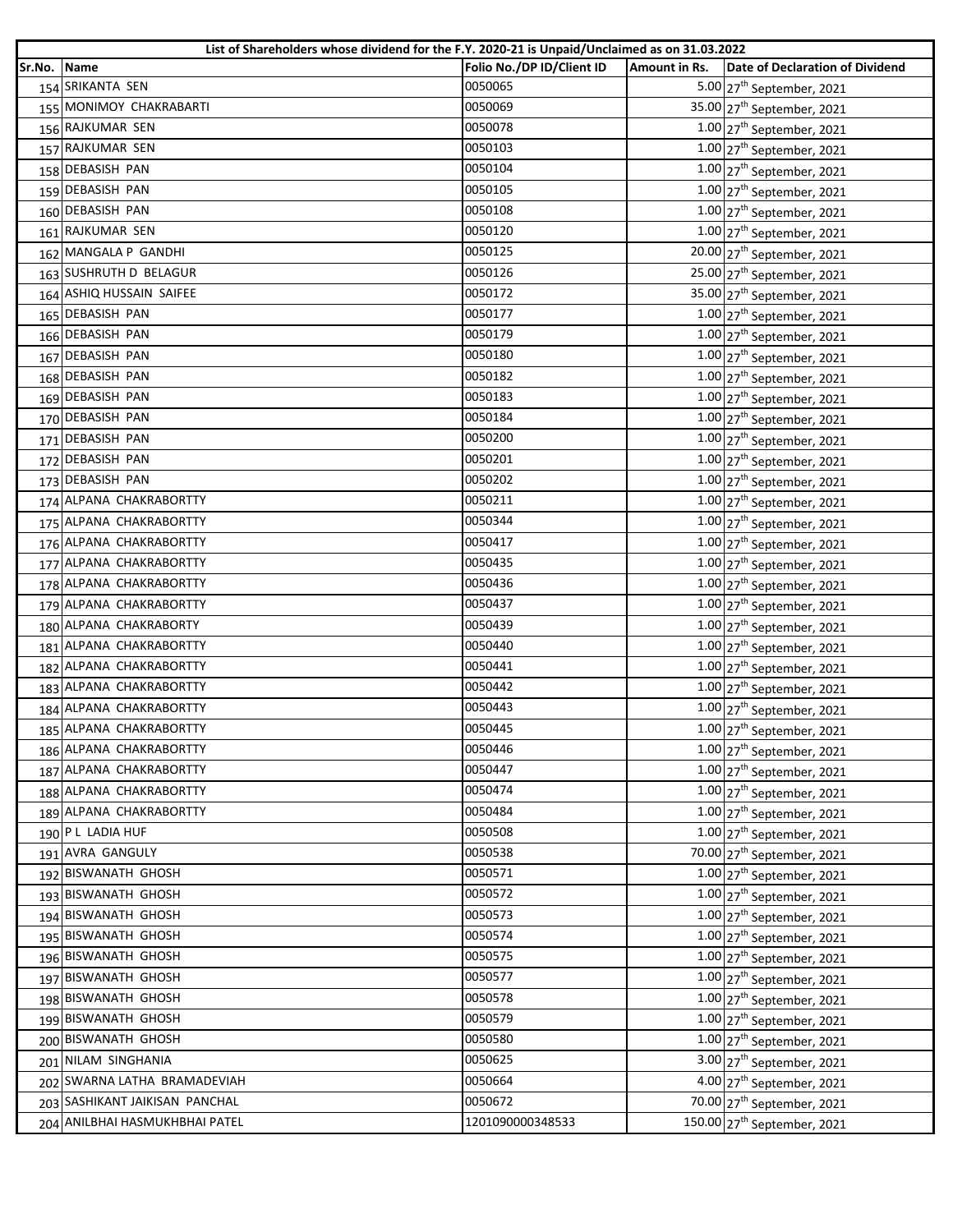|        | List of Shareholders whose dividend for the F.Y. 2020-21 is Unpaid/Unclaimed as on 31.03.2022 |                           |               |                                                     |  |  |
|--------|-----------------------------------------------------------------------------------------------|---------------------------|---------------|-----------------------------------------------------|--|--|
| Sr.No. | <b>Name</b>                                                                                   | Folio No./DP ID/Client ID | Amount in Rs. | Date of Declaration of Dividend                     |  |  |
|        | 205 DILIP P PATIL                                                                             | 1202000000191317          |               | 5.00 27 <sup>th</sup> September, 2021               |  |  |
|        | 206 ARUN PRASAD SHAW                                                                          | 1203410000016641          |               | $1.00$ 27 <sup>th</sup> September, 2021             |  |  |
|        | 207 KULDIP RAJ MAHAJAN                                                                        | 1203800000125593          |               | 173.00 27 <sup>th</sup> September, 2021             |  |  |
|        | 208 REKHA M KOTADIA                                                                           | 1205430000048440          |               | 75.00 27 <sup>th</sup> September, 2021              |  |  |
|        | 209 DURGA RANI                                                                                | 1208160033649283          |               | $1.00$ 27 <sup>th</sup> September, 2021             |  |  |
|        | 210 RAVINDER NATH CHOPRA                                                                      | 1302340000398276          |               | 35.00 27 <sup>th</sup> September, 2021              |  |  |
|        | 211 ANGELA ALBERT AMANNA                                                                      | A000004                   |               | 35.00 27 <sup>th</sup> September, 2021              |  |  |
|        | 212 ASHOK BHIMRAO KULKARNI                                                                    | A000015                   |               | 35.00 27 <sup>th</sup> September, 2021              |  |  |
|        | 213 AMITA DHIRUBHAI DESAI                                                                     | A000035                   |               | 20.00 27 <sup>th</sup> September, 2021              |  |  |
|        | 214 AISHA DAWOOD LOCKHAT                                                                      | A000037                   |               | 10.00 27 <sup>th</sup> September, 2021              |  |  |
|        | 215 AKHIL KISHORLAL MARFATIA                                                                  | A000063                   |               | 70.00 27 <sup>th</sup> September, 2021              |  |  |
|        | 216 AVELINE LOUIS GOMES                                                                       | A000074                   |               | 14.00 $27th$ September, 2021                        |  |  |
|        | 217 ATHIPALLI PADMANABHAN                                                                     | A000115                   |               | 35.00 27 <sup>th</sup> September, 2021              |  |  |
|        | 218 ALEXANDER PUTHENPURAIKAL MATHEWS                                                          | A000118                   |               | 35.00 27 <sup>th</sup> September, 2021              |  |  |
|        | 219 ANANT PURUSHOTTAMRAO PANDE                                                                | A000120                   |               | 35.00 27 <sup>th</sup> September, 2021              |  |  |
|        | 220 A SAKARAMARAO                                                                             | A000134                   |               | 35.00 27 <sup>th</sup> September, 2021              |  |  |
|        | 221 ANJALI NANGIA                                                                             | A000169                   |               | 70.00 27 <sup>th</sup> September, 2021              |  |  |
|        | 222 ANIMA DAS                                                                                 | A000202                   |               | 35.00 27 <sup>th</sup> September, 2021              |  |  |
|        | 223 ATUL TANDAN                                                                               | A000208                   |               | 100.00 27 <sup>th</sup> September, 2021             |  |  |
|        | 224 ARVIND PADAMSHI MARU                                                                      | A000261                   |               | 100.00 27 <sup>th</sup> September, 2021             |  |  |
|        | 225 ANANDKUMAR PODAR                                                                          | A000270                   |               | $10.00$ 27 <sup>th</sup> September, 2021            |  |  |
|        | 226 ANANDKUMAR PODAR                                                                          | A000271                   |               | 50.00 27 <sup>th</sup> September, 2021              |  |  |
|        | 227 ALIASGHER ABDULLAH HAIDERMOTA                                                             | A000295                   |               | 35.00 27 <sup>th</sup> September, 2021              |  |  |
|        | 228 AJAY KUMAR PODDAR                                                                         | A000394                   |               | 50.00 27 <sup>th</sup> September, 2021              |  |  |
|        | 229 ARATI DAS                                                                                 | A000418                   |               | $1.00$ 27 <sup>th</sup> September, 2021             |  |  |
|        | 230 BHAGUBHAI AMTHALAL GANDHI                                                                 | B000005                   |               | 4.00 $27th$ September, 2021                         |  |  |
|        | 231 BAKTHAVACHALU BASKARAN                                                                    | B000006                   |               | 70.00 27 <sup>th</sup> September, 2021              |  |  |
|        | 232 BELIDE MARKANDEYAS                                                                        | B000052                   |               | 70.00 27 <sup>th</sup> September, 2021              |  |  |
|        | 233 BAIJNATH PRASAD                                                                           | B000067                   |               | 70.00 27 <sup>th</sup> September, 2021              |  |  |
|        | 234 BHARAT PRASAD GUPTA                                                                       | B000070                   |               | 35.00 27 <sup>th</sup> September, 2021              |  |  |
|        | 235 BELADI PANDURANG KAMATH                                                                   | B000071                   |               | 35.00 27 <sup>th</sup> September, 2021              |  |  |
|        | 236 BHAGWANDAS RATANSEY JERAJANI                                                              | B000081                   |               | 25.00 27 <sup>th</sup> September, 2021              |  |  |
|        | 237 B S KANAKA LAKSHMAMMA                                                                     | B000101                   |               | $1.00$ 27 <sup>th</sup> September, 2021             |  |  |
|        | 238 BERNADETTE DCUNHA                                                                         | B000157                   |               | 119.00 27 <sup>th</sup> September, 2021             |  |  |
|        | 239 CHETAN ANAND                                                                              | C000002                   |               | 35.00 27 <sup>th</sup> September, 2021              |  |  |
|        | 240 CYRUS E LALKAKA                                                                           | C000010                   |               | 25.00 27 <sup>th</sup> September, 2021              |  |  |
|        | 241 CH MEENAKSHI                                                                              | C000015                   |               | 20.00 27 <sup>th</sup> September, 2021              |  |  |
|        | 242 CHANDRA SHEKAR BISAL                                                                      | C000058                   |               | 35.00 27 <sup>th</sup> September, 2021              |  |  |
|        | 243 CS SRINIVASA RAO                                                                          | C000063                   |               | 14.00 27 <sup>th</sup> September, 2021              |  |  |
|        | 244 CHAND DEVI DAMANI                                                                         | C000146                   |               | 35.00 27 <sup>th</sup> September, 2021              |  |  |
|        | 245 D BALASUBRAMANIAM                                                                         | D000009                   |               | 35.00 27 <sup>th</sup> September, 2021              |  |  |
|        | 246 DINYAR FARDOONJI BHAGAT                                                                   | D000030                   |               | $\overline{35.00}$ 27 <sup>th</sup> September, 2021 |  |  |
|        | 247 DAWOOD MOIZBHAI BAHRAINWALA                                                               | D000058                   |               | 25.00 27 <sup>th</sup> September, 2021              |  |  |
|        | 248 DEVANASETTY NAGESWARA RAO                                                                 | D000072                   |               | 35.00 27 <sup>th</sup> September, 2021              |  |  |
|        | 249 DHARAM PAL CHADHA                                                                         | D000079                   |               | 35.00 27 <sup>th</sup> September, 2021              |  |  |
|        | 250 D S CHANDRA KANTHAMMA                                                                     | D000099                   |               | $1.00$ 27 <sup>th</sup> September, 2021             |  |  |
|        | 251 DINDIGUL SUNDARAM KRISHNAMOORTHY                                                          | D000100                   |               | 10.00 27 <sup>th</sup> September, 2021              |  |  |
|        | 252 D SATHYA NARAYANA GUPTA                                                                   | D000103                   |               | $1.00$ 27 <sup>th</sup> September, 2021             |  |  |
|        | 253 DRUPADKUMAR KIKABHAI THAKORE                                                              | D000118                   |               | 35.00 27 <sup>th</sup> September, 2021              |  |  |
|        | 254 D P DHAR CHOUDHARY                                                                        | D000130                   |               | $4.00$ 27 <sup>th</sup> September, 2021             |  |  |
|        | 255 DEEPAK AMRUTLAL SHAH                                                                      | D000151                   |               | 12.00 $27th$ September, 2021                        |  |  |
|        |                                                                                               |                           |               |                                                     |  |  |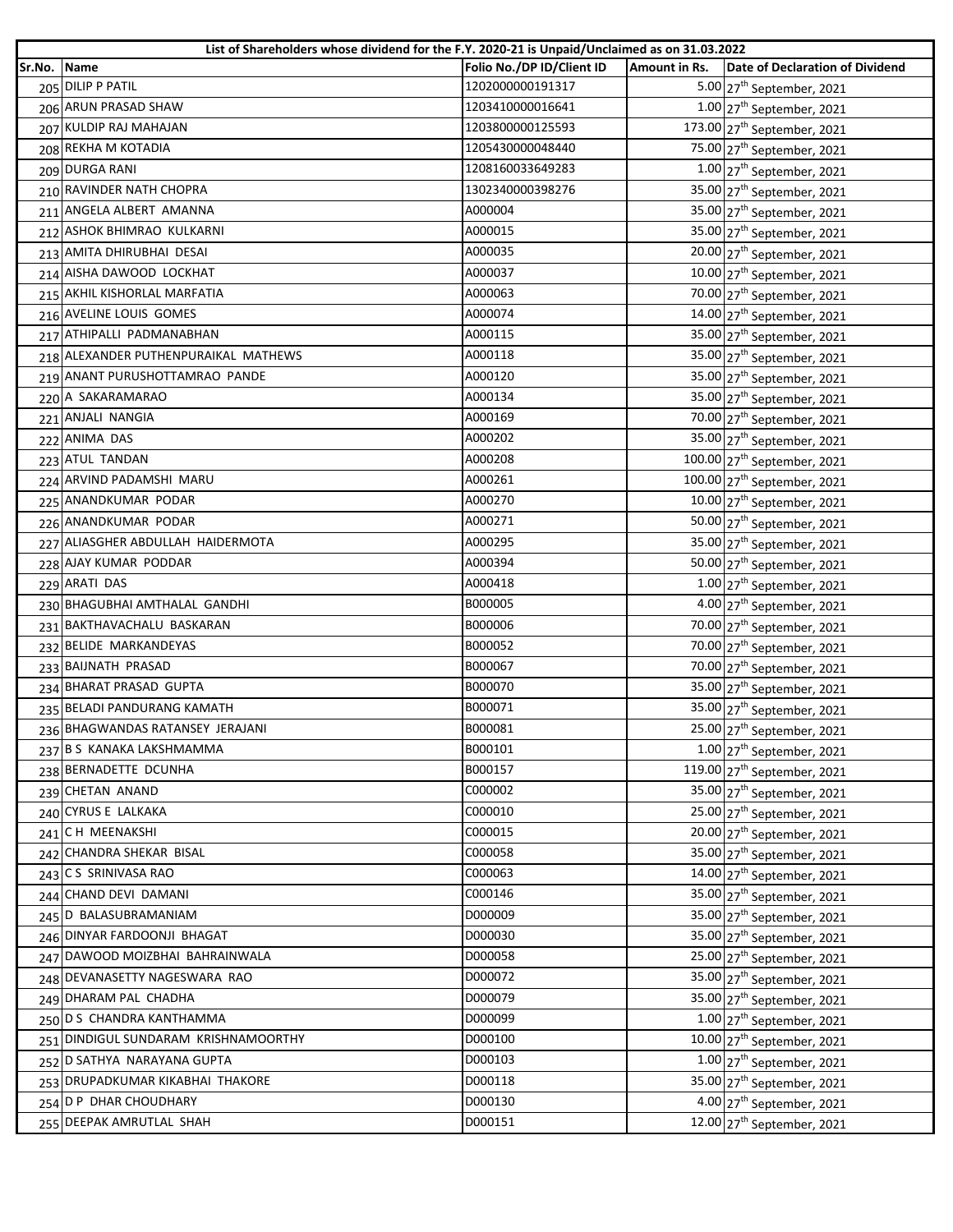|        | List of Shareholders whose dividend for the F.Y. 2020-21 is Unpaid/Unclaimed as on 31.03.2022 |                           |               |                                          |  |  |
|--------|-----------------------------------------------------------------------------------------------|---------------------------|---------------|------------------------------------------|--|--|
| Sr.No. | <b>Name</b>                                                                                   | Folio No./DP ID/Client ID | Amount in Rs. | Date of Declaration of Dividend          |  |  |
|        | 256 DEVANG PARIKH                                                                             | D000199                   |               | 100.00 27 <sup>th</sup> September, 2021  |  |  |
|        | 257 DHARMESH DESAI                                                                            | D000219                   |               | 20.00 27 <sup>th</sup> September, 2021   |  |  |
|        | 258 DAKSHESH BHASKARRAY VYAS                                                                  | D000229                   |               | 50.00 27 <sup>th</sup> September, 2021   |  |  |
|        | 259 DIPAKKUMAR KANTILAL MODI                                                                  | D000260                   |               | 25.00 27 <sup>th</sup> September, 2021   |  |  |
|        | 260 FRANCIS DSOUZA                                                                            | F000001                   |               | 70.00 27 <sup>th</sup> September, 2021   |  |  |
|        | 261 FALI MANECKJI TUREL                                                                       | F000003                   |               | 84.00 27 <sup>th</sup> September, 2021   |  |  |
|        | 262 FRAMJI SORABJI WADIA                                                                      | F000011                   |               | 25.00 27 <sup>th</sup> September, 2021   |  |  |
|        | 263 GUPI GHOSE                                                                                | G000023                   |               | 50.00 27 <sup>th</sup> September, 2021   |  |  |
|        | 264 GOPALDAS JAMNADAS VED                                                                     | G000036                   |               | 35.00 27 <sup>th</sup> September, 2021   |  |  |
|        | 265 GOURISHANKAR RAMCHANDRA KULKARNI                                                          | G000070                   |               | 35.00 27 <sup>th</sup> September, 2021   |  |  |
|        | 266 GAJANAN VINAYAK VIJAYAKAR                                                                 | G000087                   |               | 70.00 27 <sup>th</sup> September, 2021   |  |  |
|        | 267 GOURI SEAL                                                                                | G000093                   |               | $10.00$ 27 <sup>th</sup> September, 2021 |  |  |
|        | 268 HALADY ANANTHAPAD MANABHA NAYAK                                                           | H000001                   |               | 25.00 27 <sup>th</sup> September, 2021   |  |  |
|        | 269 HARESH CHAMANRAY MAJMUNDAR                                                                | H000008                   |               | 35.00 27 <sup>th</sup> September, 2021   |  |  |
|        | 270 HOSANG ERUVHSHAH ENGINEER                                                                 | H000015                   |               | 35.00 27 <sup>th</sup> September, 2021   |  |  |
|        | 271 H G PHANI RAJ                                                                             | H000021                   |               | 5.00 27 <sup>th</sup> September, 2021    |  |  |
|        | 272 HARIDAS K PRABHU                                                                          | H000033                   |               | 35.00 27 <sup>th</sup> September, 2021   |  |  |
|        | 273 HAKIMUDDIN NAZARALLI KACHWALA                                                             | H000043                   |               | 96.00 27 <sup>th</sup> September, 2021   |  |  |
|        | 274 HOMI RUSTOMJI LAKDAWALA                                                                   | H000061                   |               | 70.00 27 <sup>th</sup> September, 2021   |  |  |
|        | 275 H S GOVINDARAJ                                                                            | H000067                   |               | 49.00 27 <sup>th</sup> September, 2021   |  |  |
|        | 276 HELEN PINTO                                                                               | H000104                   |               | 70.00 27 <sup>th</sup> September, 2021   |  |  |
|        | 277 H P PAAVANASHREE                                                                          | H000159                   |               | $2.00$ 27 <sup>th</sup> September, 2021  |  |  |
|        | 278 HITESH V SHAH                                                                             | H000183                   |               | 50.00 27 <sup>th</sup> September, 2021   |  |  |
|        | 279 INDIRA NANIKRAM BHARVANI                                                                  | 1000014                   |               | 50.00 27 <sup>th</sup> September, 2021   |  |  |
|        | 280 ILLINDALA VINAYA BHOOSHAN RAO                                                             | 1000020                   |               | 84.00 27 <sup>th</sup> September, 2021   |  |  |
|        | 281 INDRANI MUKHERJEE                                                                         | 1000039                   |               | $1.00$ 27 <sup>th</sup> September, 2021  |  |  |
|        | 282 DAHYALAL KODARLAL RAVAL                                                                   | IN30002010136604          |               | 35.00 27 <sup>th</sup> September, 2021   |  |  |
|        | 283 NANDINI MEHTA                                                                             | IN30009510433076          |               | 70.00 27 <sup>th</sup> September, 2021   |  |  |
|        | 284 NANDINI MEHTA                                                                             | IN30009510444634          |               | 140.00 27 <sup>th</sup> September, 2021  |  |  |
|        | 285 BISWANATH SAHOO                                                                           | IN30210510011608          |               | $1.00$ 27 <sup>th</sup> September, 2021  |  |  |
|        | 286 SOMA BISWAS                                                                               | IN30032710467696          |               | $2.00$ 27 <sup>th</sup> September, 2021  |  |  |
|        | 287 BABUL KANTI DE                                                                            | IN30077310222844          |               | $1.00$ 27 <sup>th</sup> September, 2021  |  |  |
|        | 288 BHARAT RATILAL THAKKER                                                                    | IN30074910137365          |               | 25.00 27 <sup>th</sup> September, 2021   |  |  |
|        | 289 RISHIKESH SHARMA                                                                          | 1201910100185017          |               | 22.00 27 <sup>th</sup> September, 2021   |  |  |
|        | 290 BAISAKHI LAHA                                                                             | IN30011810957740          |               | $1.00$ 27 <sup>th</sup> September, 2021  |  |  |
|        | 291 MANORANJAN SAHA                                                                           | IN30032710432766          |               | $1.00$ 27 <sup>th</sup> September, 2021  |  |  |
|        | 292 SUBHRA PATRA                                                                              | IN30077310307025          |               | $1.00$ 27 <sup>th</sup> September, 2021  |  |  |
|        | 293 KASHI NATH MANNA                                                                          | IN30021412538878          |               | $1.00$ 27 <sup>th</sup> September, 2021  |  |  |
|        | 294 NILIMA SAHA                                                                               | IN30032710290534          |               | $1.00$ 27 <sup>th</sup> September, 2021  |  |  |
|        | 295 BIKRAMJIT TALUKDER                                                                        | IN30032710305155          |               | 2.00 27 <sup>th</sup> September, 2021    |  |  |
|        | 296 ANKIT HANDA                                                                               | IN30177412008394          |               | 40.00 27 <sup>th</sup> September, 2021   |  |  |
|        | 297 SAILENDRA NATH DAS                                                                        | IN30026310072250          |               | $1.00$ 27 <sup>th</sup> September, 2021  |  |  |
|        | 298 SIVASANKARAN                                                                              | IN30220110546753          |               | $1.00$ 27 <sup>th</sup> September, 2021  |  |  |
|        | 299 PARMESHWAR LAL LADIA                                                                      | IN30077310261100          |               | $1.00$ 27 <sup>th</sup> September, 2021  |  |  |
|        | 300 MADHUKAR KHETAN                                                                           | IN30077310066923          |               | $1.00$ 27 <sup>th</sup> September, 2021  |  |  |
|        | 301 MANISH KHETAN                                                                             | IN30032710076007          |               |                                          |  |  |
|        | 302 RAJESH NATVARLAL PATEL                                                                    | IN30154914922254          |               | $1.00$ 27 <sup>th</sup> September, 2021  |  |  |
|        | 303 JYOTI KANA SANTRA                                                                         | IN30297810145125          |               | 200.00 27 <sup>th</sup> September, 2021  |  |  |
|        |                                                                                               |                           |               | $2.00$ 27 <sup>th</sup> September, 2021  |  |  |
|        | 304 TUHIN SUBHRA DEY                                                                          | 1203000000022922          |               | $2.00$ 27 <sup>th</sup> September, 2021  |  |  |
|        | 305 PRABHAT KUMAR CHAUDHURI                                                                   | 1203840000071137          |               | $1.00$ 27 <sup>th</sup> September, 2021  |  |  |
|        | 306 ALAVANDAR K                                                                               | IN30163740388762          |               | 254.00 27 <sup>th</sup> September, 2021  |  |  |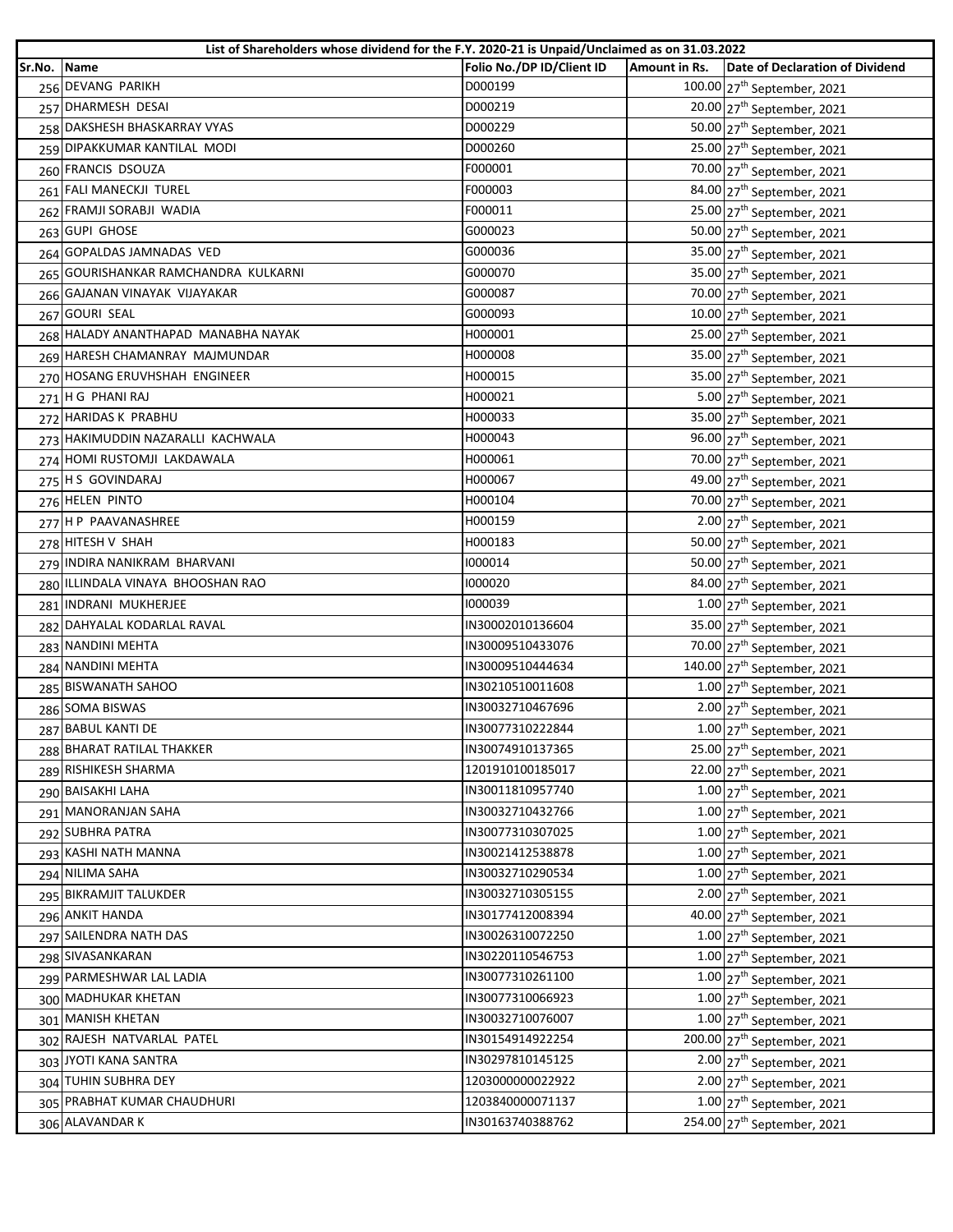|        | List of Shareholders whose dividend for the F.Y. 2020-21 is Unpaid/Unclaimed as on 31.03.2022 |                           |               |                                          |
|--------|-----------------------------------------------------------------------------------------------|---------------------------|---------------|------------------------------------------|
| Sr.No. | Name                                                                                          | Folio No./DP ID/Client ID | Amount in Rs. | Date of Declaration of Dividend          |
|        | 307 KASHISH S RANGWANI                                                                        | IN30051312420265          |               | 35.00 27 <sup>th</sup> September, 2021   |
|        | 308 PANDIAN ILANGOVAN                                                                         | IN30267933730929          |               | $1.00$ 27 <sup>th</sup> September, 2021  |
|        | 309 ANAND VAIDYANATHAN                                                                        | IN30267934000343          |               | 11.00 $27th$ September, 2021             |
|        | 310 ZOHAIR MOHEMMEDBHAI RANGWALA                                                              | IN30267936237950          |               | 5.00 27 <sup>th</sup> September, 2021    |
|        | 311 MUNISH JAIN                                                                               | IN30302850906395          |               | 3.00 27 <sup>th</sup> September, 2021    |
|        | 312 RUPESH DINESH SHAH                                                                        | IN30036020745983          |               | 20.00 27 <sup>th</sup> September, 2021   |
|        | 313 RAGHURAM KRISHNAMURTHY                                                                    | IN30290247196969          |               | 4.00 27 <sup>th</sup> September, 2021    |
|        | 314 KURIAN SIMON                                                                              | IN30429528099688          |               | $4.00$ 27 <sup>th</sup> September, 2021  |
|        | 315 RAMBABU DUSAD                                                                             | 1201060500511260          |               | $3.00$ 27 <sup>th</sup> September, 2021  |
|        | 316 K.V. KRISHNAN                                                                             | 1302590000331747          |               | 27.00 27 <sup>th</sup> September, 2021   |
|        | 317 INDAR CHAND KARNAWAT                                                                      | 1201910300050146          |               | $1.00$ 27 <sup>th</sup> September, 2021  |
|        | 318 TAPAN KUMAR DAS                                                                           | IN30077310104592          |               | $1.00$ 27 <sup>th</sup> September, 2021  |
|        | 319 JAGDISH PRASAD CHOUDHARY                                                                  | IN30069310106510          |               | $1.00$ 27 <sup>th</sup> September, 2021  |
|        | 320 PAYALBEN ALPESH FEFAR                                                                     | 1208160000173104          |               | 69.00 27 <sup>th</sup> September, 2021   |
|        | 321 SHARDA DEVI KOTHARI                                                                       | IN30210510073489          |               | $1.00$ 27 <sup>th</sup> September, 2021  |
|        | 322 AMIT MAHAJAN                                                                              | 1203800000125517          |               | 5.00 27 <sup>th</sup> September, 2021    |
|        | 323 ASISH KUMAR MUKHERJEE                                                                     | 1202420000067528          |               | $1.00$ 27 <sup>th</sup> September, 2021  |
|        | 324 CHHOTU GANDHI                                                                             | IN30115121937348          |               | 3.00 27 <sup>th</sup> September, 2021    |
|        | 325 KRISHNAMOORTHY D.S.                                                                       | 1201160000027507          |               | 25.00 27 <sup>th</sup> September, 2021   |
|        | 326 GULSHAN BIBI                                                                              | 1201330001168899          |               | $1.00$ 27 <sup>th</sup> September, 2021  |
|        | 327 ASHIS SARKAR                                                                              | 0050170                   |               | $1.00$ 27 <sup>th</sup> September, 2021  |
|        | 328 KANDOOR RANGASWAMY RAMANUJAM                                                              | K000126                   |               | $10.00$ 27 <sup>th</sup> September, 2021 |
|        | 329 JOAO ANTONIA SIMAO RODRIGUES                                                              | 000007/                   |               | 35.00 27 <sup>th</sup> September, 2021   |
|        | 330 SHAHBUDDIN                                                                                | IN30011810978299          |               | $2.00$ 27 <sup>th</sup> September, 2021  |
|        | 331 RAJAT GUPTA                                                                               | IN30114311338753          |               | 5.00 27 <sup>th</sup> September, 2021    |
|        | 332 MOHAN RAO SHUNTIPADY                                                                      | 1201130000007470          |               | 49.00 27 <sup>th</sup> September, 2021   |
|        | 333 MANOHAR LAL GULATI                                                                        | 1203320011046200          |               | 35.00 27 <sup>th</sup> September, 2021   |
|        | 334 RAJENDRA KUMAR GUPTA                                                                      | 1201910300136470          |               | $1.00$ 27 <sup>th</sup> September, 2021  |
|        | 335 BHUPENDRA KUMAR DUBEY                                                                     | IN30133018199182          |               | 110.00 27 <sup>th</sup> September, 2021  |
|        | 336 RAMLA CHAWLA                                                                              | 1201091000019668          |               | 320.00 27 <sup>th</sup> September, 2021  |
|        | 337 BIKRAMJIT TALUKDER                                                                        | IN30105510555076          |               | 3.00 27 <sup>th</sup> September, 2021    |
|        | 338 MANJULA SURENDER                                                                          | M000173                   |               | 70.00 27 <sup>th</sup> September, 2021   |
|        | 339 ARINDAM CHATTERJEE                                                                        | IN30160411105749          |               | $1.00$ 27 <sup>th</sup> September, 2021  |
|        | 340 PARTHA PRATIM DAS                                                                         | 1202770000021469          |               | $1.00$ 27 <sup>th</sup> September, 2021  |
|        | 341 KANTA D RANKA                                                                             | IN30051316470885          |               | 84.00 27 <sup>th</sup> September, 2021   |
|        | 342 AMITA DAS                                                                                 | A000162                   |               | 35.00 27 <sup>th</sup> September, 2021   |
|        | 343 KALYANI GUPTA                                                                             | IN30165310333212          |               | $1.00$ 27 <sup>th</sup> September, 2021  |
|        | 344 GOBINDA ROY                                                                               | 1306170000010401          |               | $1.00$ 27 <sup>th</sup> September, 2021  |
|        | 345 GOBINDA ROY                                                                               | 1203840000358507          |               | $1.00$ 27 <sup>th</sup> September, 2021  |
|        | 346 MANISHA ROY                                                                               | 1203600000084134          |               | $2.00$ 27 <sup>th</sup> September, 2021  |
|        | 347 GANTI SUBBU LAKSHMI                                                                       | IN30286310092384          |               | $4.00$ 27 <sup>th</sup> September, 2021  |
|        | 348 AKHIL JAIN                                                                                | 1206290000087145          |               | 31.00 27 <sup>th</sup> September, 2021   |
|        | 349 VISHAL AMRATLAL SHAH                                                                      | IN30132110263585          |               | 100.00 $27^{th}$ September, 2021         |
|        | 350 RUPA RAY                                                                                  | 1201910300149129          |               | $1.00$ 27 <sup>th</sup> September, 2021  |
|        | 351 HASUMATIBEN GANGARAM PATEL                                                                | 1201060002547647          |               | 3.00 27 <sup>th</sup> September, 2021    |
|        | 352 SHRIMATI KAMATH                                                                           | 1201130000594048          |               | $1.00$ 27 <sup>th</sup> September, 2021  |
|        | 353 BHAKTI JAINESH SHAH                                                                       | 1202890001402441          |               | 9.00 27 <sup>th</sup> September, 2021    |
|        | 354 KALLIANPUR GANGADHAR BHAT                                                                 | K000041                   |               | 35.00 27 <sup>th</sup> September, 2021   |
|        | 355 CHHALANI MAHENDRAKUMAR                                                                    | IN30042510181242          |               | 27.00 27 <sup>th</sup> September, 2021   |
|        | 356 GEETA WILLIAM VAZ                                                                         | 1203230003648677          |               | 70.00 27 <sup>th</sup> September, 2021   |
|        | 357 AJAY MAHASUKHLAL SHAH                                                                     | IN30088813261813          |               | 35.00 27 <sup>th</sup> September, 2021   |
|        |                                                                                               |                           |               |                                          |